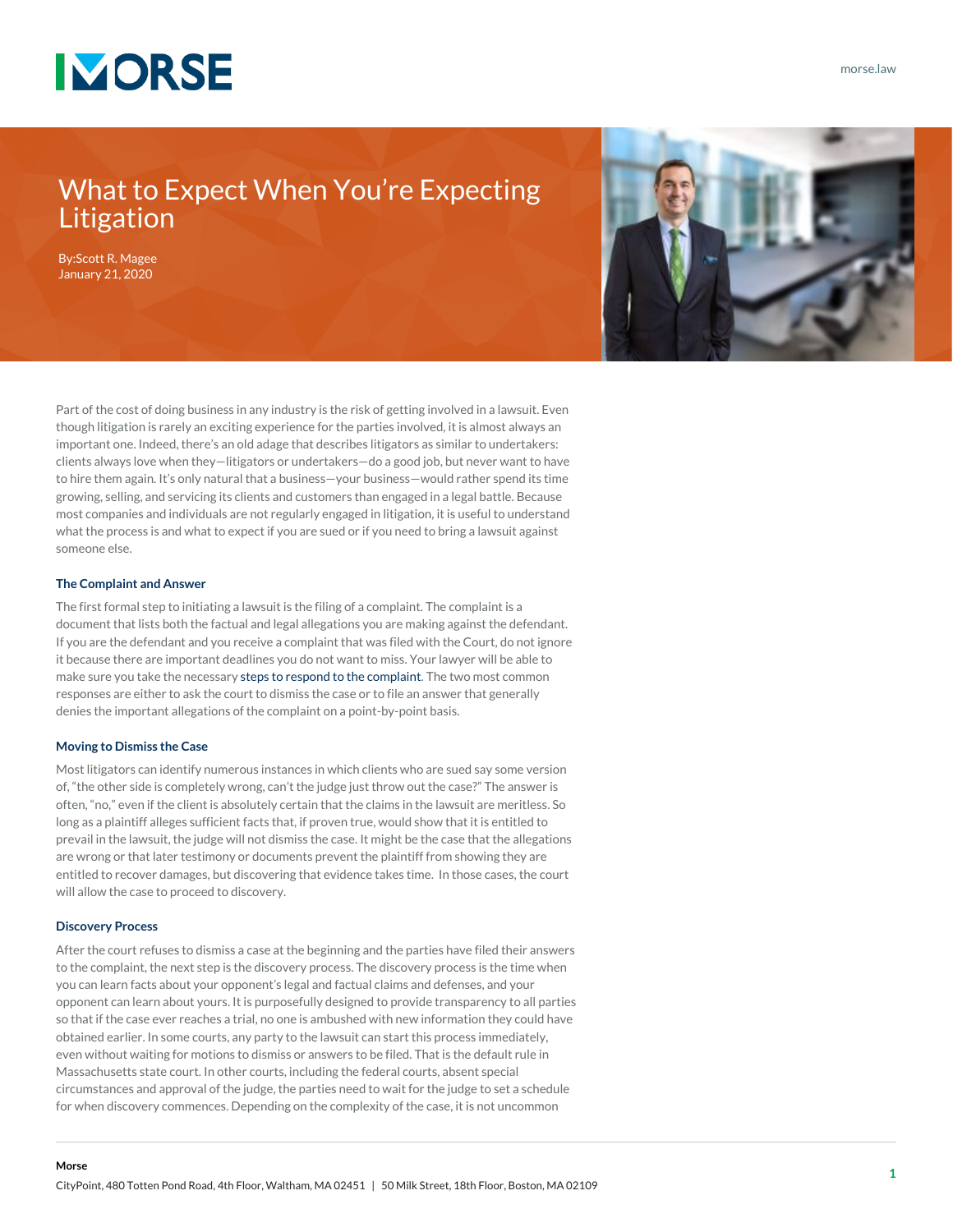# **IMORSE**

for discovery to last 6 to 9 months, or more. It is fair to say that discovery is often the most expensive and time-consuming part of the case.

There are several discovery tools that the parties can use to learn about the strengths and weaknesses of other side's case. The most common types of discovery are document requests, interrogatories, and depositions. Document requests are precisely what they sound like. A plaintiff can formally request categories of documents from a defendant that the defendant must produce, and vice versa. The proliferation of the use of email in the last two decades in particular has increased the quantity of documents that must be analyzed to determine if they are relevant and whether they are attorney-client privileged and therefore protected from production to the other side. You should be prepared for this to be a time-consuming process for your lawyers. Interrogatories are written questions that need to be answered under oath and in writing by the opposing party. Finally, depositions are oral testimony, done under oath, in response to questions by opposing counsel that is transcribed verbatim for later use. Depositions can also be videotaped in addition to being reduced to a written transcript of questions and answers. If you ever need to be deposed, you should expect that you will need at least a day shortly before the deposition to prepare for your testimony. The deposition will occur in a conference room at a lawyer's office, and sometimes feels less formal than testifying in court, but it is no less serious. Depositions can last a full day, and in some cases, even longer.

A plaintiff or defendant can also seek documents or deposition testimony from people or entities who have relevant information about the claims and defenses in the case, even if those people or entities are not formally parties to the case. To seek that information, a party needs to [serve](https://www.morse.law/news/top-11-tips-in-responding-to-a-subpoena) [subpoenas](https://www.morse.law/news/top-11-tips-in-responding-to-a-subpoena) unless the non-party is willing to participate voluntarily.

### **Summary Judgment**

After discovery is complete, any of the parties have the opportunity to move for summary judgment. Summary judgment is a step before a full-blown trial that allows the judge to decide some or all of the claims in the case if there are no important facts in dispute. If there are disputed facts that affect the outcome of the legal issues, then the judge cannot decide those legal or factual issues through a summary judgment motion, and the case must go to trial to resolve the disputed facts. For example, take a hypothetical case where someone gets into a car accident and the plaintiff claims the defendant ran a red light. Imagine that in this hypothetical, if the light was green, the defendant wins. If all the witnesses say the light was green, then the judge can grant summary judgment in favor of the defendant with no need for a trial. If some witnesses testified at deposition or in an affidavit that the light was red and some that the light was green, then the case needs to go to trial to resolve the factual dispute about the color of the traffic light. For a party to show that there are (or are not) material facts in dispute, they will typically rely on the documents produced, answers to interrogatories, deposition testimony, and any other admissions by the parties in their filings.

### **Trial**

Only a small percentage of cases ever actually go to trial. For example, in federal courts in 2017 and 20[1](#page--1-0)8, only 0.9% of civil cases were decided at or after a trial<sup>1</sup>. If you are involved in a case that goes to trial, however, you should expect that it will be an intense period of work for your lawyers, and your chance of success will be aided greatly by the preparation and attention your witnesses put into preparing for their testimony. Whether the trial is conducted in front of a jury or in front of a judge, you should not expect any surprise "aha!" moments like you might in Perry Mason or Law & Order. The rigorous discovery process that you went through means that the trial will be an exercise in methodically presenting the facts—witness testimony, documents, physical evidence—in a way that is as persuasive as possible. After all of the evidence has been presented, lawyers for both sides will get to make their closing arguments and explain why the judge or jury should decide the case in their client's favor.

 $*$   $*$   $*$ 

[morse.law](https://www.morse.law/)